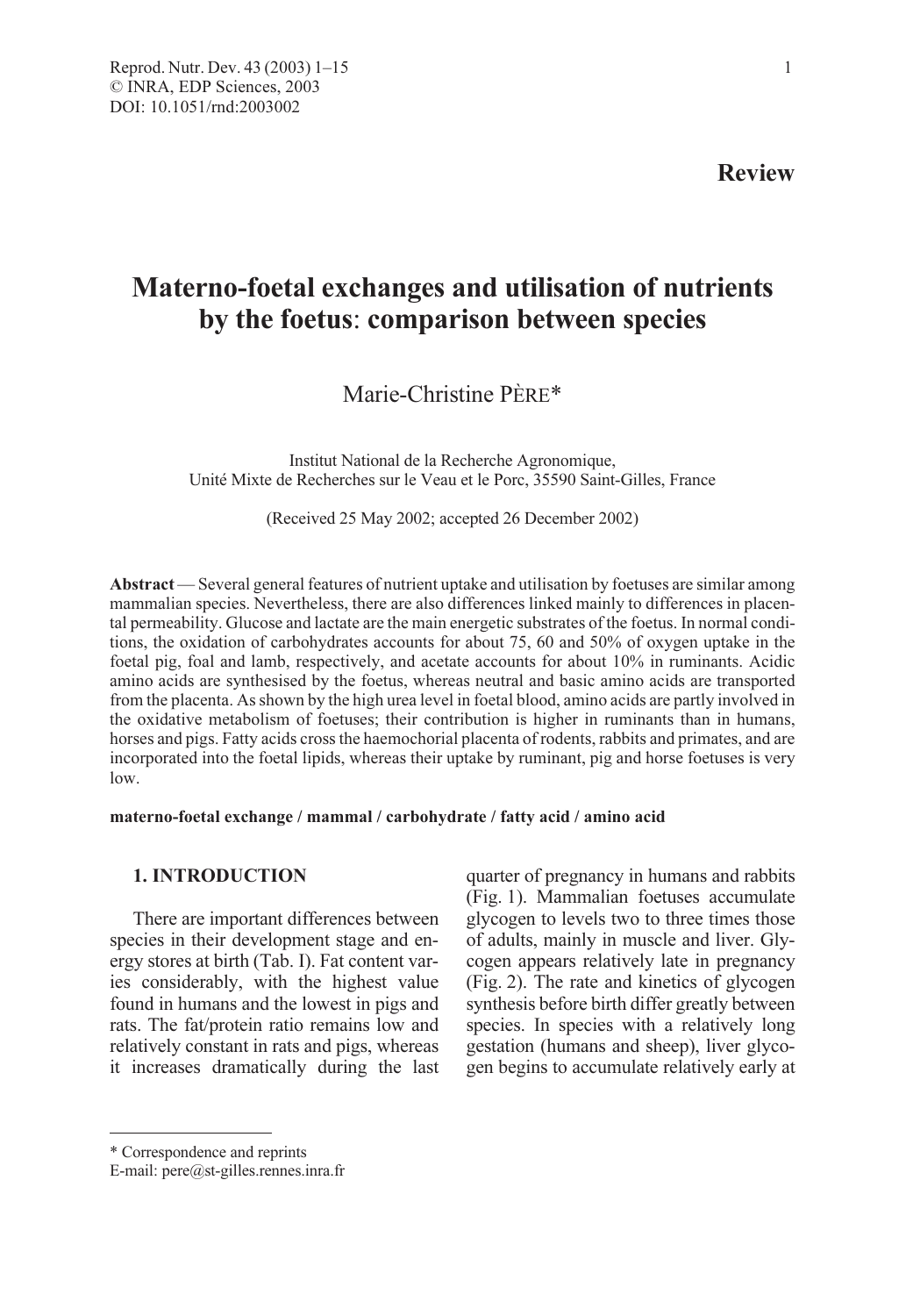| Species    | Birth weight<br>g | Lipids<br>$g \cdot kg^{-1}BW$ | Muscle glycogen<br>$g \cdot kg^{-1}BW$ | Liver glycogen<br>$g \cdot kg^{-1}BW$ |
|------------|-------------------|-------------------------------|----------------------------------------|---------------------------------------|
| Human      | 3500              | 160                           | 7.5                                    | 3.8                                   |
| Guinea-pig | 100               | 110                           | 4.5                                    | 3.5                                   |
| Rabbit     | 50                | 58                            | 2.3                                    | 2.7                                   |
| Sheep      | 4500              | 30                            | 8.8                                    | 2.2                                   |
| Monkey     | 500               | 20                            | 7.5                                    | 2.5                                   |
| Rat        | 5                 | 11                            | 1.8                                    | 5.8                                   |
| Pig        | 1300              | 11                            | 20.9                                   | 2.1                                   |

Table I. Fat and glycogen stores in the neonates of several mammalian species (adapted from Susa [62]).



Figure 1. Body lipid/protein changes in several species before birth [1].

a rather steady rate  $(2 \text{ mg} \cdot \text{g}^{-1} \cdot \text{day}^{-1})$ , whereas in species with a shorter gestation (pigs and rats), the rise takes place during the last fifth of gestation and occurs at a high rate (10–40 mg·g<sup>-1</sup>·day<sup>-1</sup>) [1]. The glycogen stores are essential for the maintenance of body temperature after birth, and they are considerably reduced during the first hours



Figure 2. Variation of liver glycogen content in several species before birth [1].

of life. This is especially the case in pigs where liver glycogen is crucial for the survival of the neonate [2]. Differences in the accumulation of fat and glycogen stores between species suggest that the latter also differ in the materno-foetal exchanges and metabolism of substrates. These exchanges depend on several aspects, mainly blood flow across the uterine and umbilical circulation, relative substrate concentration in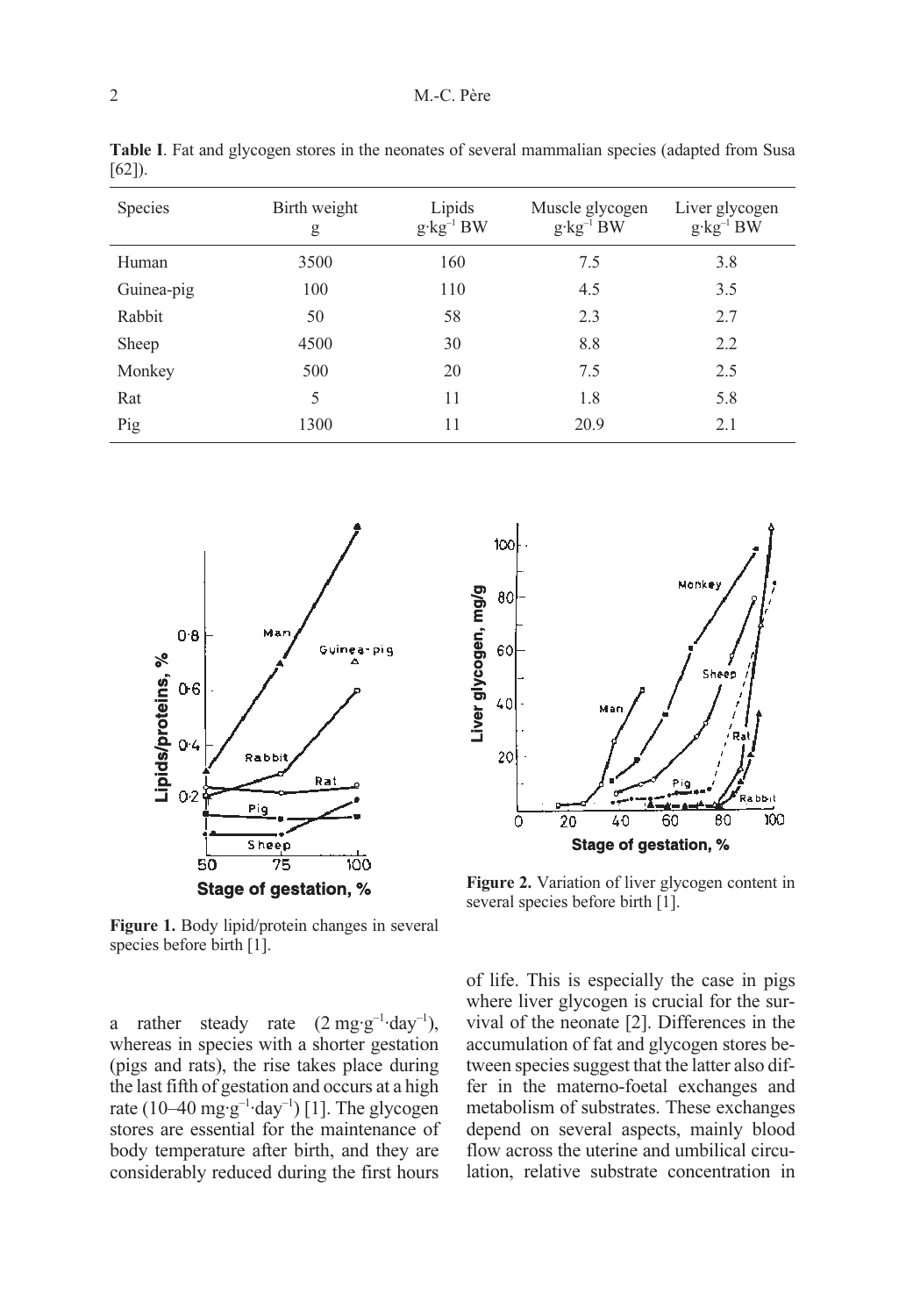maternal and foetal blood, and placental permeability. Uterine blood flow steadily increases as pregnancy proceeds, which partly adapts the substrate supply to the requirements of the foetuses [3]. Permeability of the placenta mainly depends on its structure, and the haemochorial placenta of primates and rodents is classically opposed to the epitheliochorial placenta of horses, ruminants and pigs which is less permeable.

Prolonged in vivo studies on maternofoetal exchanges in small animals like rodents are difficult to perform because of their size, which limits foetus manipulations. Owing to ethical problems, most of the measurements in humans have been carried out around parturition. Sheep have therefore been extensively utilised because it is possible to put catheters into the maternal and foetal circulation and obtain prolonged measurements in the conscious unstressed animal in normal or experimentally modified conditions. There are less studies on bigger animals because of their higher cost, and on pigs which are prone to abortion when manipulating their uterus. But most of the experiments were conducted during the last third of pregnancy. This review deals with the comparison of materno-foetal exchanges of substrates and their utilisation by the foetus in different species.

## 2. CARBOHYDRATES

### 2.1. Glucose

Glucose is transferred to the foetus via a carrier-mediated facilitated diffusion system which is stereospecific [4, 5], with saturation of the carrier mechanism at high maternal and foetal glucose concentrations [6]. Glucose transporters include the GLUT1 and GLUT3 isoforms [7]. GLUT1 is the primary isoform involved in humans, whereas GLUT3 becomes increasingly prominent as gestation progresses in other mammalian species such as the mouse, rat and sheep [8]. The GLUT4 glucose transporter was shown to be colocalised with insulin receptors in human and rodent haemochorial placentas, but its significance remains to be elucidated [9]. In all the species studied, glucose concentration is lower in the foetal than in the maternal blood (Fig. 3). However, the difference is much smaller in humans and monkeys than in ruminants and pigs, in agreement with the higher efficiency of the primate placenta. In pigs, for instance, maternal glycaemia is 2.5 times higher than in the foetus [10–12]. Figure 3 also shows that as maternal glycaemia increases, foetal glycaemia and materno-foetal differences increase. This is the case after meal intake in the pig where the slope of the relationship between foetal and maternal glycaemia is about 0.30 [13]. In contrast, fasting [14, 15] or insulin perfusion [16] in sheep decreases glucose umbilical uptake. This induces the foetus to alter its metabolism and to require less exogenous glucose, very likely through insulin regulation [17]. Indeed, foetal insulinaemia decreases during fasting [18], whereas insulin infusion into the foetus increases its glucose uptake [19]. However, by using hyperinsulinaemic euglycaemic clamps in



Figure 3. Relationship between maternal and foetal glycaemia in several species (from Battaglia and Meschia [21] and (1) Père [13]).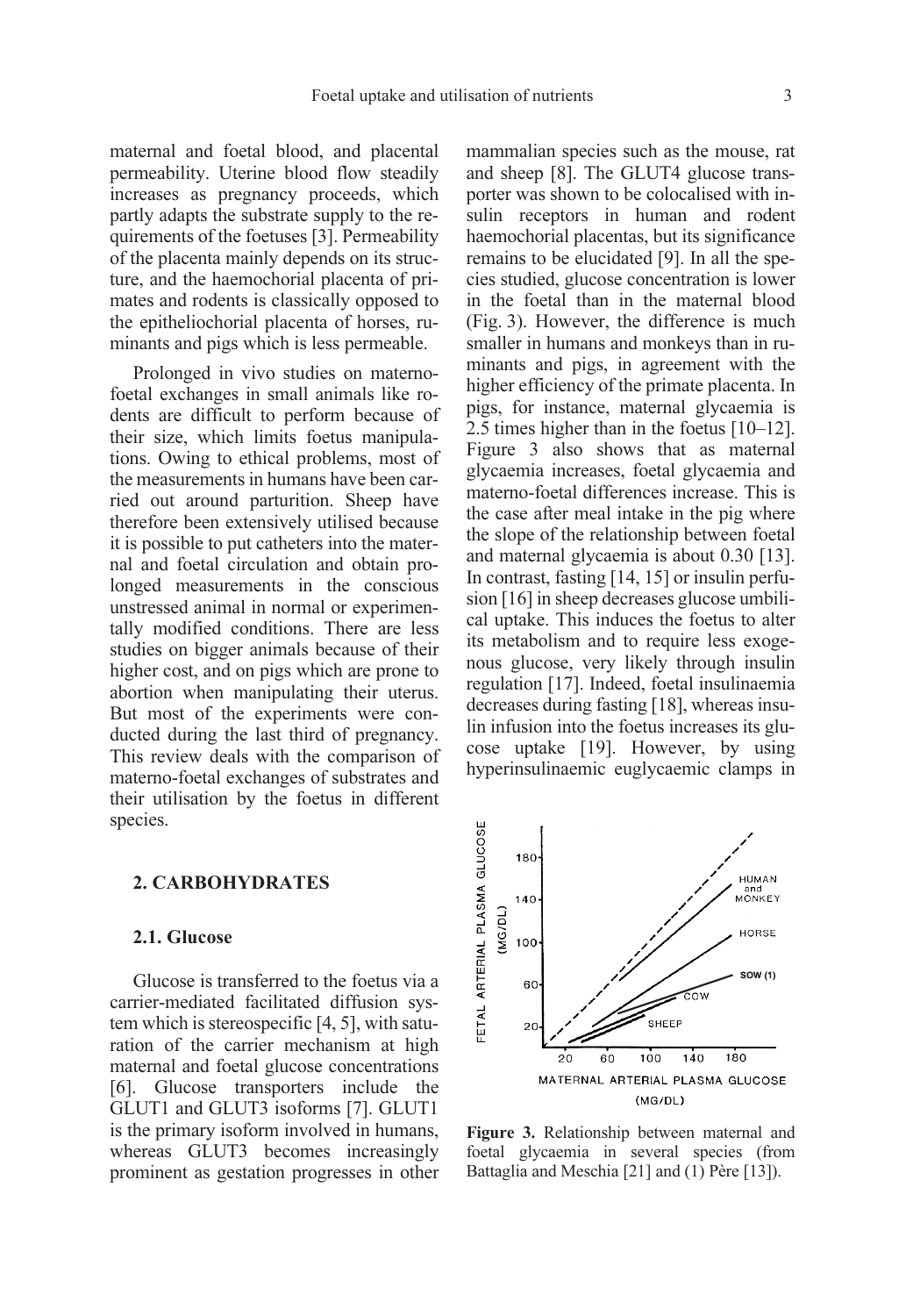foetal lambs, DiGiacomo and Hay [20] suggested that the transfer of glucose to the foetus by the uteroplacenta was regulated by foetal glucose concentration rather than by foetal insulin concentration.

Under normal physiological conditions, uterine glucose uptake is much higher than the net flux of glucose from the placenta to the foetus [21]. In ewes, for instance, uterine glucose uptake is more than three times higher than umbilical glucose uptake [22, 23], and Ferrell and Reynolds [24] estimated that the glucose uptake by the foetal calf amounted to only 12% of the glucose uptake by the uterus. This is primarily due to a large utilisation rate of glucose by the placenta [23]. In all species, glucose is the main substrate of foetal oxidative metabolism, but its relative importance varies according to the species. High respiration quotients for glucose were generally found at the uterine level: 1.13 in cows [25], 0.79 [26] and 0.86 [27] in pigs, 0.41 [28] and 0.76 in sheep [29]. At the umbilical level, results obtained in well-fed animals near term show that if it were totally oxidised, glucose would account for about 40% of total foetal oxygen uptake in the foetal pig [26], 40 to 60% in lambs [17, 28, 30], 57% in calves [31], 68% in foal [32], 81% in humans [17]. Glucose is however not completely oxidised. The oxidation rate of glucose carbon has been measured in several species by using labelled glucose. Glucose accounts for a higher proportion of oxygen consumption in the foetal foal (about 40% [33]) or foetal pig (35–40% [34]) than in the foetal lamb (about 30% [35–37]) during late gestation. In the case of maternal hypoglycaemia induced by fasting, the contribution of exogenous glucose to foetal requirements is reduced to approximately half of the normal value in sheep [30], its foetal utilisation is decreased, and foetal gluconeogenesis is increased [15, 38]. It was even shown by Hodgson et al. [39] that 44% of the glucose used by twin foetuses from well-fed ewes was provided by foetal gluconeogenesis. Gluconeogenesis was also observed just before delivery in the foetal lamb [40]. According to Levitsky et al. [41], gluconeogenesis from lactate occurs in the baboon foetus during the last quarter of pregnancy in the maternal fed and fasted states. On the contrary, endogenous production of glucose by the foetal foal [33], the foetal pig [34], or the foetal rat [42] is negligible in the fed state. However, increased glycogenic capacity towards term, related to the prepartum rise in endogenous cortisol, was demonstrated in the foetal foal [43], sheep [40], and pig [44].

As foetuses grow very fast during the last part of pregnancy, their glucose requirements become increasingly important. Physiological and metabolic adaptations of the mother are then required to face to this situation. In all the species studied (humans, rat, guinea-pig, rabbit, sheep), the rate of glucose utilisation by the conceptus amounts to 30–50% of the overall glucose utilisation by the mother in late pregnancy [45] (Fig. 4). In the meantime, glucose utilisation by maternal tissues is lower than in nonpregnant females. This suggests that pregnant animals decrease glucose utilisation by their own tissues in order to supply it in greater amounts to the pregnant uterus. Maternal tissues must therefore use fuels other than glucose, like free fatty acids, glycerol or glucogenic amino acids, to meet their energetic requirements. In the late pregnant sow, increased levels of blood alanine [46], or of plasma free fatty acids [47] like in other species, support this hypothesis.

Relative hypoglycaemia and hyperinsulinaemia are found in many species after an overnight fast or in the postabsorptive period during the last part of gestation. This suggests that maternal tissues may be less sensitive to insulin than in nonpregnant females or during the earlier parts of pregnancy. This is another way for the mother to spare glucose for her foetuses. Glucose tolerance tests showed that in rats, an insulin resistance develops after 16 days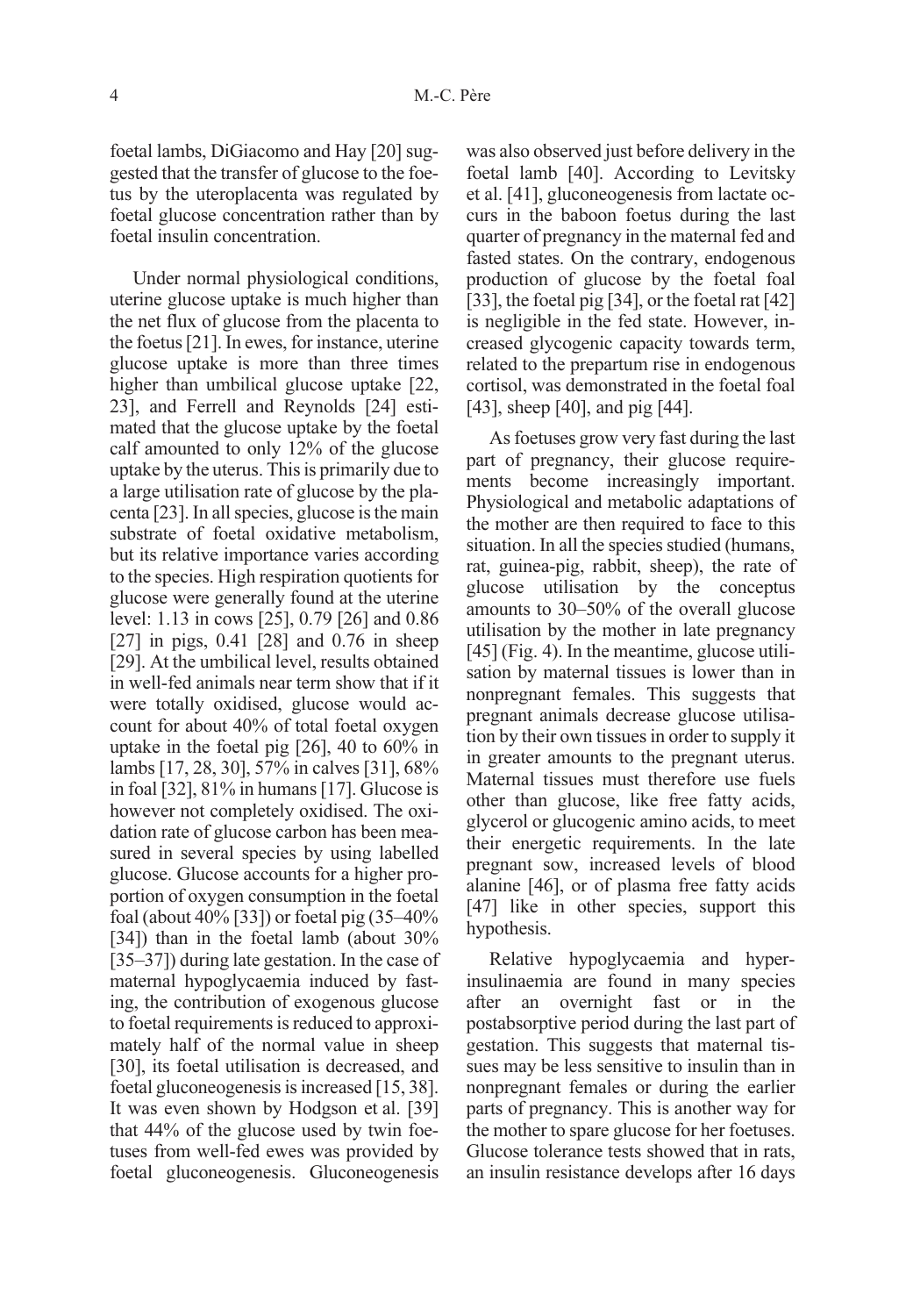

Figure 4. Utilisation rates of glucose in pregnant and non-pregnant females in several species (from Leturque et al. [45]).

of pregnancy and becomes maximal at 19 days [48]. By using euglycaemic hyperinsulinaemic clamps with rats and rabbits, Leturque et al. [49] and Hauguel et al. [50] demonstrated that insulin was less efficient to stimulate utilisation or to depress hepatic production of glucose during the last third of pregnancy. A decreased insulin sensitivity was also shown in late pregnant sows by measuring glucose tolerance (Tab. II) and variation of plasma glucose and insulin around the meal [47]. However, this adaptation develops from 12 weeks of gestation only (pregnancy duration: 114 days). Moreover, It is more limited than in other species and occurs without any increase in insulin levels. This characteristic may help explain why new-born pigs have low body fat stores.

Several experiments based on induction of gestational diabetes in sows were performed to increase glucose uptake by foetuses and enhance their glycogen and fat stores at birth in order to improve their survival. Maternal diabete was induced by intravenous injections of alloxan [51–54] or streptozotocin [55] in 70–80-day pregnant sows. Increased glycaemia to about 5  $g \cdot L^{-1}$ and higher plasma free fatty acids  $(x 3)$ were observed in sows [51, 55, 56]. Similar effects were found in their foetuses at 112 days (1.31 vs. 0.48 g glucose and 562 vs. 408 µEq FFA per L plasma; Kasser et al. [56]). Foetal livers were heavier (136 to 180%) without live weight change [51, 55]. In most studies, the glycogen level in the liver was increased by 30 to 200%, depending on the treatment, whereas the glycogen content in muscle was unaffected. Fatter livers in foetuses from diabetic sows were also reported [55]. The lipid content in the carcass was 2 to 3 times higher than in control foetuses [54, 55]. Adipose tissue of the foetuses from treated sows was thicker, more

Table II. Effect of experimental stage on glucose half-life in pregnant and non-pregnant sows (min) after a 0.5  $g \text{·kg}^{-1}$  glucose injection [47].

|                      | Stage, d |      |      |      |      |
|----------------------|----------|------|------|------|------|
| Physiological status | 35       | 71   | 84   | 96   | 108  |
| Pregnant             | 9.6      | 10.8 | 11.5 | 12.2 | 14.5 |
| Non-pregnant         | 8.6      | 9.1  | 10.4 | 9.3  | 10.0 |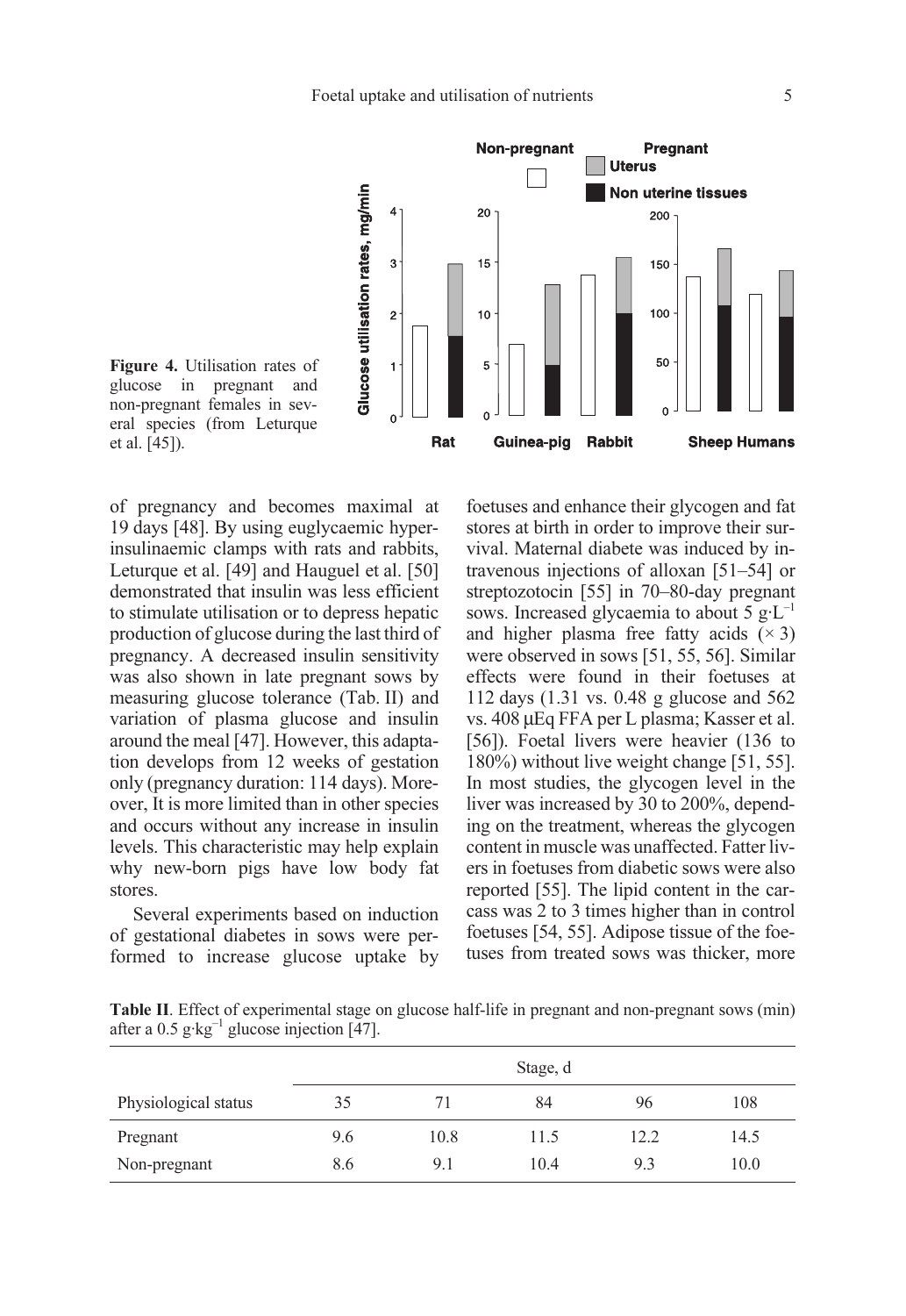lipid-filled, had an increased fat cell size and a larger number of fat cell clusters than in the control group [53]. Subcutaneous adipose tissue lipogenesis and the associated enzymes were considerably increased. This supports the concept that in pigs, de novo fatty acid synthesis is stimulated by diabetic pregnancies [52, 54], and demonstrates that in sows, prolonged increased maternal glycaemia during the last third of pregnancy stimulates foetal glucose uptake, glycogen deposition in the liver and lipogenesis in the adipose tissue.

## 2.2. Lactate

In most species, lactate concentration in blood plasma is 2- to 3-fold higher in the foetus than in the dam. In the pig, after an overnight fast, it amounts to 2.29 and  $0.90$  mmol $\cdot L^{-1}$  in the foetal umbilical vein and the maternal arterial blood, respectively [11]. A higher lactate level in the uterine vein relative to the artery was demonstrated in several species [10, 25, 57–60], showing a net uptake of lactate by the mother from the uterus. Lactate is produced from glucose by the placenta under aerobic conditions and is carrier-mediated transferred to the foetus [21]. Similarly to glucose, lactate concentration in foetal pig blood increases after the meal [61], suggesting a higher lactate production in these conditions. The contribution of lactate to foetal metabolism amounts to one-third to one-half that of glucose in most species [17]. It is minimal in the human foetus but represents 25% of the carbon supply to foetal sheep [62]. According to Hay et al. [36], 70% of the lactate utilised by the foetal lamb is oxidised. Umbilical uptake of lactate is significant in foal foetuses older than 290 days, but not in the younger animals [33]. If completely oxidised, it would then account for 10–15% of the umbilical  $O<sub>2</sub>$  uptake. Recent results from Fowden et al. [34] on fed sows show that the contribution of lactate should be higher in pigs than in other species, since its umbilical uptake represents about 85% that of glucose, and if completely oxidised, 20–30% of the umbilical O<sub>2</sub> uptake.

#### 2.3. Fructose

Fructose is quantitatively the main carbohydrate of foetal blood in all the species studied [11, 30, 63, 64], whereas it is almost absent from the maternal blood. Its concentration is 2–3 times higher than that of glucose. Fructose is produced by the placenta from glucose and transferred to the foetus, but no significant difference between fructose concentration in the umbilical venous and arterial blood was shown in the sheep [30], cow and horse [64] or pig [11, 63]. Its metabolic fate remains relatively unknown. Fructose may be involved in the synthesis of nucleic acids [65]. It could also be used as an energetic fuel during fasting since fructose concentration in blood from the ovine foetus drops when the mother is starving [17]. Little incorporation of  $[^{14}C]$ -fructose in foetal liver glycogen was found in vitro [66].  $[U^{-14}C]$  fructose infused to foetal lambs was metabolised to lactate plus  $CO<sub>2</sub>$ in both the placenta and the foetus, but its utilisation rate by the foetus represented about  $5\%$  of the CO<sub>2</sub> produced by the foetal sheep only [67].

Oxidation of carbohydrates could then account for 75% of the oxygen taken up by the foetal piglet [34], whereas lower values were obtained in the foetal foal (64% [33]) and lamb (50% [35–36]) (Tab. III).

## 3. LIPIDS

All foetuses are able to synthesise lipids, but the great variation in lipid content of new-borns between species suggests that the placental transfer of fatty acids and/or their synthesis rate by foetuses also differ.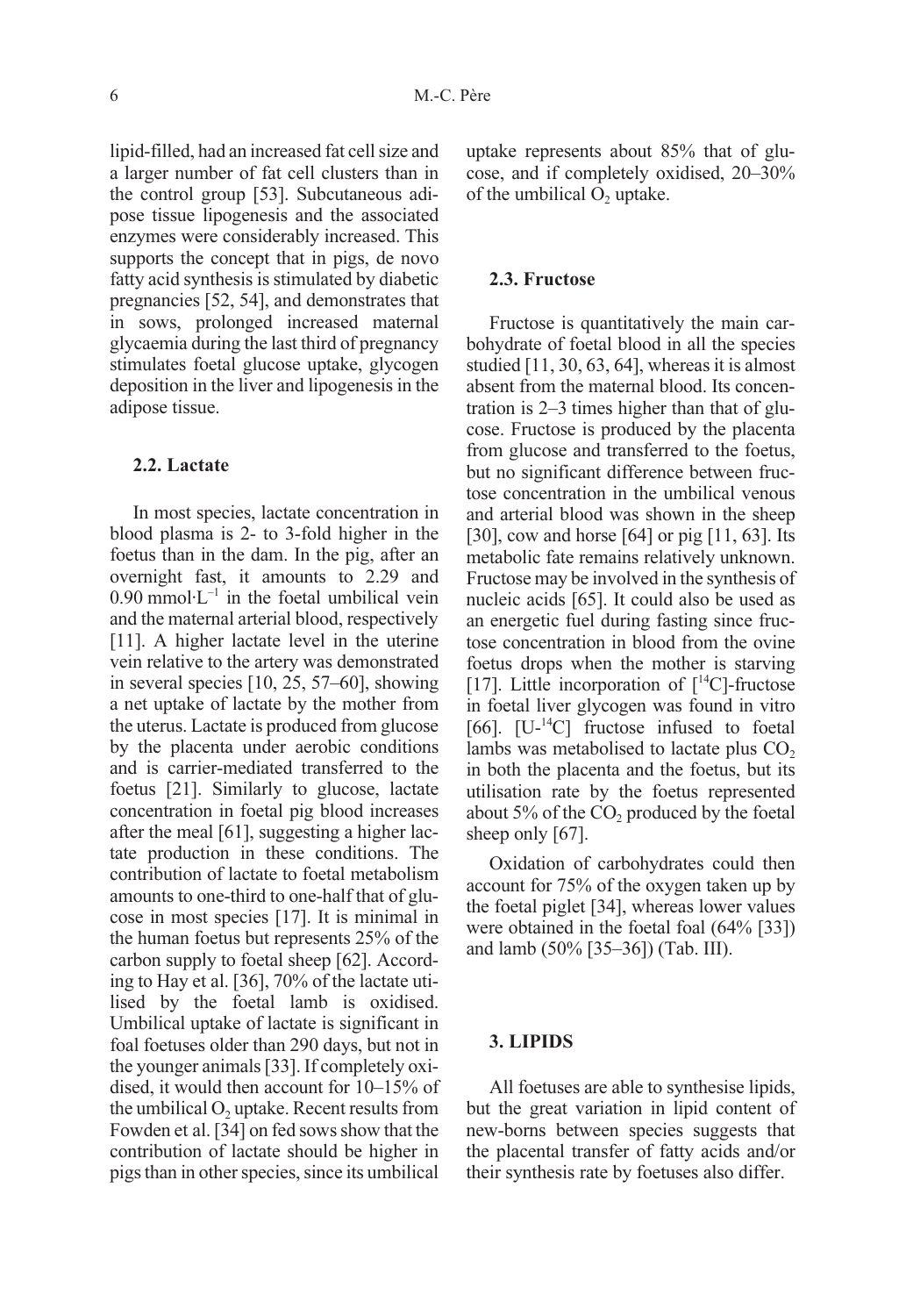|        | Supply $(g \cdot day^{-1} \cdot kg^{-1})$ |         | Requirements $(g \cdot day^{-1} \cdot kg^{-1})$ |          |
|--------|-------------------------------------------|---------|-------------------------------------------------|----------|
|        | Glucose                                   | Lactate | Oxidation                                       | Glycogen |
| Piglet | 4.28                                      | 1.70    | 5.82                                            | 1.40     |
| Foal   | 3.86                                      | 0.64    | 4.98                                            | 0.20     |
| Lamb   | 2.99                                      | 0.79    | 5.08                                            | 0.40     |

Table III. Supply of carbon as carbohydrates and carbon requirements for oxidation and glycogen deposition in the foetal piglet, foal and lamb in late pregnancy [34].

## 3.1. Fatty acids, ketone bodies and glycerol

In all mammalian species, non-essential fatty acids can be synthesised de novo, whereas essential fatty acids must be transferred from the mother to the foetus, since the long-chain polyunsaturated fatty acid composition of brain phosphoglycerides is similar in various species that differ for many traits [17]. In guinea-pigs and women fed diets containing linoleic and linolenic acids labelled with  $^{14}$ C, Crawford et al. [68] found an increased proportion of radioactivity in the long-chain polyunsaturated fatty acids within the phospholipids from the mother to placenta or foetal cord blood, to foetal liver, and to foetal brain. It seems that a multiple processing system increases fatty acid chain length and degree of polyunsaturation from the mother to foetal brain [68]. Placenta and foetal tissues thus appear indispensable in the synthesis of these essential brain compounds.

In species with a less permeable placenta, the levels of FFA and ketoacids in foetal blood are low and not correlated with the maternal levels [61, 69]. Their uptake does not represent a significant energy source for the gravid uterus of sheep [70], cows [64], mares [64] or sows [10, 61]. In experiments involving ewes [71, 72] or sows [73, 74] injected with labelled fatty acids, only trace amounts of these fatty acids crossed the placenta during late gestation. Elphick et al. [73] demonstrated that most of the umbilical fatty acid uptake was not directly derived from maternal FFA, and metabolism of fatty acids was demonstrated in the porcine placenta [75, 76]. This may partly explain the low fat accumulation in new-born lambs and pigs. The increase of plasma FFA in pregnant sows through fasting did not affect [77] or only slightly increased [54] the percentage of carcass lipid of their foetuses. Père [61] showed that some extraction of fatty acids by the sow uterus and a small but significant umbilical uptake occurred before the meal, when the level of fatty acids in sow plasma was elevated, but this was no more the case after the meal. Though in limited amounts, some fatty acids cross the placental barrier of the pig since piglets sacrificed at birth, before they had the opportunity to suckle, were fatter and had a higher content of linoleic acid when the maternal pregnancy diet was supplemented with corn oil [78] or sunflower oil [79], or a higher content of lauric and myristic acids when the diet was supplemented with copra oil [79] (Tab. IV). But FFA and ketoacids certainly have a minor importance in the energy supply to the ruminant and porcine foetuses. Uterine and foetal uptake of acetate was also shown in ruminants. Foetal umbilical venous acetate concentration is proportional to the maternal acetate concentration in sheep [80] and in cows [31]. Acetate could account for 10% [80] and  $16\%$  [31] of the oxygen uptake in the foetal lamb and calf, respectively.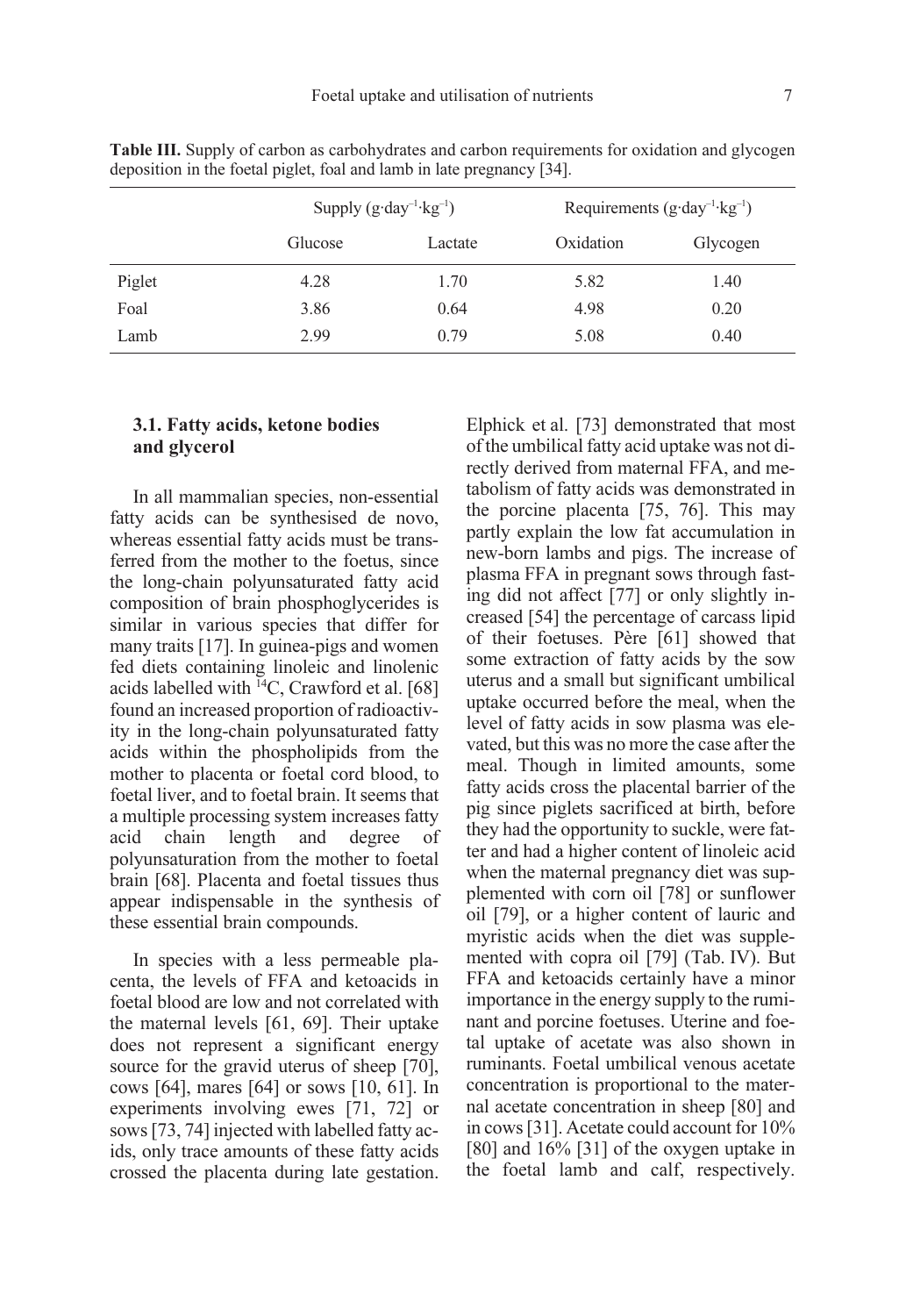| Diet                                  | Control | 3% copra oil | 3% sunflower oil |
|---------------------------------------|---------|--------------|------------------|
| Lipids in the carcass, $\%$           | 1.22    | 1.44         | 1.66             |
| Fatty acids in % of total fatty acids |         |              |                  |
| C12:0                                 | 0.00    | 0.16         | 0.00             |
| C14:0                                 | 3.72    | 7.20         | 3.29             |
| C <sub>18:2</sub>                     | 4.42    | 4.80         | 7.97             |

Table IV. Effect of the addition of 3% copra or sunflower oil in the sow pregnancy diet on the lipid content and fatty acid composition of piglets at birth [79].

Similarly to glucose, the utilisation of acetate by the uteroplacental tissue is much higher than that of the foetus in cows [31].

In species with a more permeable placenta like the rabbit [81–84], guinea-pig [85, 86], rat [87–89], rhesus monkey [90] and humans [91–93], FFA and ketoacids are readily transferred from the mother to its foetuses. Fatty acids can cross the rabbit placenta in either direction [82]. In guinea-pigs, when FFA were increased on the foetal side by FFA perfusion, their net placental transfer from the mother to its foetuses tended to fall, and when they exceeded those of the mother, they were transferred to the mother [86]. Doubling the blood level or FFA in pregnant does through a 48-h fast increased the fat stores of their foetuses by 80–100%, which suggests that increased amounts of fatty acids crossed the placenta [81]. FFA are mainly incorporated into lipids and are therefore not a major energy source for foetal tissues [89, 94]. In species with large lipid stores (humans, guineapigs), the transfer of FFA becomes inadequate near term and de novo lipid synthesis increases [62]. Unlike fatty acids, ketoacids could be an alternative fuel in the placenta and some foetal tissues of rats and humans and thus spare glucose [94].

In rats and rabbits, placental transfer of glycerol was demonstrated by intravascular injection of  $\lceil {^{14}C} \rceil$ -glycerol into the mother in late pregnancy [42]. It may contribute to producing glucose and increasing glycogen reserves near term. The transfer of glycerol across the uterus was also shown after an overnight fast in pigs, but it seemed to be very limited [61]. Sabata et al. [92] did not find any glycerol passage from the mother to the foetus during delivery in women.

### 3.2. Triglycerides

Triglyceride transfer was also shown in guinea-pigs and rats. In guinea-pigs, approximately 7% of the maternal plasma triglycerides are transferred to the foetuses [95]. VLDL-triglycerides are not transferred intact, but are first hydrolysed by an intracellular placental lipoprotein lipase [95, 96]. Lipoprotein lipase activity has been demonstrated in the rat, rabbit and human placenta [97, 98]. The rate of transfer of the derived fatty acids to the foetal circulation is limited by the rate of triglyceride lipolysis rather than by reesterification [96].

## 4. AMINO ACIDS

The amino acid composition of carcasses of the foetus and adult are similar in the rat, and similar to that in the pig and the chick. Relative amino acid requirements are, therefore, the same at different ages and among species [99]. They are supplied to the foetus against a concentration gradient through an energy-dependent stereospecific active transport. Except in mares, where no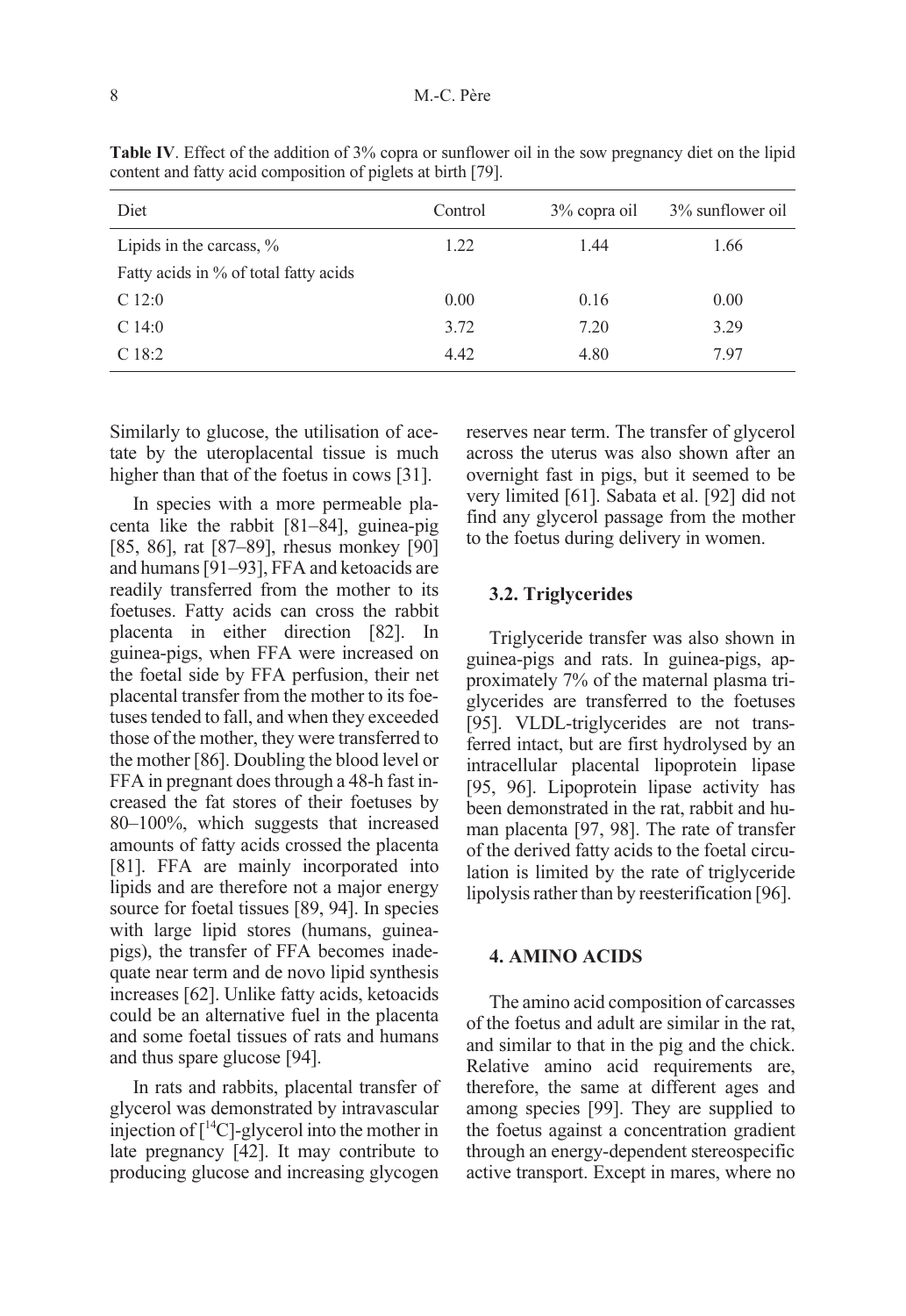overall foeto-maternal gradient in amino acids was found [100], the plasma level of most of the amino acids is 2- to 3-fold higher in the foetus than in the dam, whereas glutamic and aspartic acid concentrations are higher in maternal blood and only slowly transferred to the foetus [101, 102]. The transfer from the mother of the essential amino acids is indispensable. It is the same for the amino acids the foetus is unable to synthesise in sufficient amounts, like cysteine in primates, because of the absence of cystathionase activity in foetal tissues [103], histidine and tyrosine [104]. All the amino acids are not transported in a similar manner by the placenta. Lemons et al. [105] measured the whole blood concentrations of 22 amino acids in foetal lambs during the last third of pregnancy. There was no umbilical uptake of the acidic amino acids glutamate, aspartate and taurine, and even a net flux of glutamate out of the foetus to the placenta was observed. This indicates that the acidic amino acids are formed within the lamb foetus (Fig. 5). Bell et al. [106] showed that there was also a relatively large flux of serine from the foetal lamb to the placenta at mid-gestation, but not in late gestation. Schneider et al. [101] reported that aspartate and glutamate were transferred to the maternal side by perfusing the human placenta on the foetal side. The impermeability of the placenta to glutamate was shown in rats [107] and in the rhesus monkey [108]. Finally, no significant uterine uptake of acidic amino acids was found in the pig [10]. In contrast, the neutral and basic amino acids are transported from the placenta to the ovine foetus, the uptake of some of which (valine, leucine, isoleucine, arginine, phenylalanine and tyrosine) is in considerable excess of the foetal requirements for growth [105] (Fig. 6). Duée et al. [10] estimated that uterine amino acid extraction was twice as high in the pig as in the sheep [109]. This difference may be



Figure 5. Mean umbilical venous arterial concentration differences of the individual amino acids in the foetal lamb [105].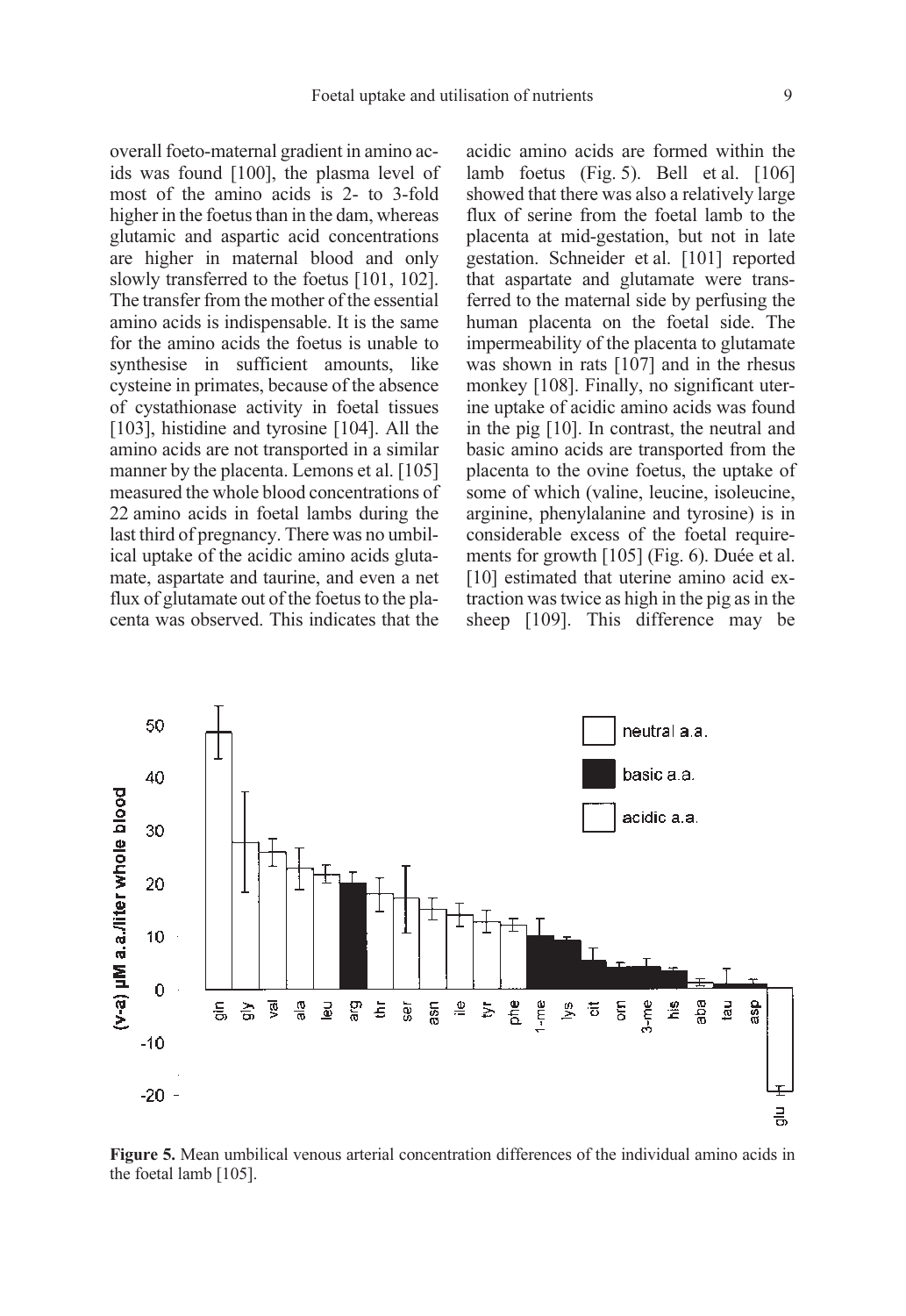

Figure 6. Comparison of the estimated carcass requirements with estimated mean umbilical uptakes of each amino acid in the ovine foetus [105].

explained by the twice as high rate of protein accretion in foetal tissues in the pig as in lambs [10].

The amino acids transferred to the foetus are not only utilised in the formation of new tissues, but they are partly used as energetic fuels through oxidative metabolism. This appears from the fact that many amino acids delivered to the ovine foetus exceed those required for growth. Higher levels of plasma urea in the foetus than in the mother in several species (sheep [110], humans [111], cows [112], pigs [26]), and the important foetal urea production exceeding neonatal or adult rates per kg weight [110, 111] also support this view. Moreover, the rabbit uterus [113] and ovine placenta [106, 114] are net producers of ammonia which is transferred to the foetus. Urea production by the foetal lamb corresponds to about 25% of its oxygen consumption [110, 115], and maternal starvation transitorily increases the urea production rate to a level twice the fed state values [116]. In cows as well, amino acids are an important oxidative substrate, since 30 to 50% of the  $\alpha$ -amino nitrogen is catabolised to urea by the gravid uterus [25, 117], and amino acids contribute to about 25% of foetal oxidative metabolism [24]. Amino acids are much less involved in the oxidative metabolism of non-ruminants. According to the amount of urea excreted by the foetus, 10% of the energy only is derived from amino acids in the human foetus [111]. Urea production by the foetal foal is only one-half the rate observed in sheep at a similar stage of gestation [32, 33]. Low concentrations of urea in utero and of total  $\alpha$ -N nitrogen in the foetus are found in the pig [34], and only 13% of the α-amino nitrogen taken up by the porcine gravid uterus is catabolised to urea [27],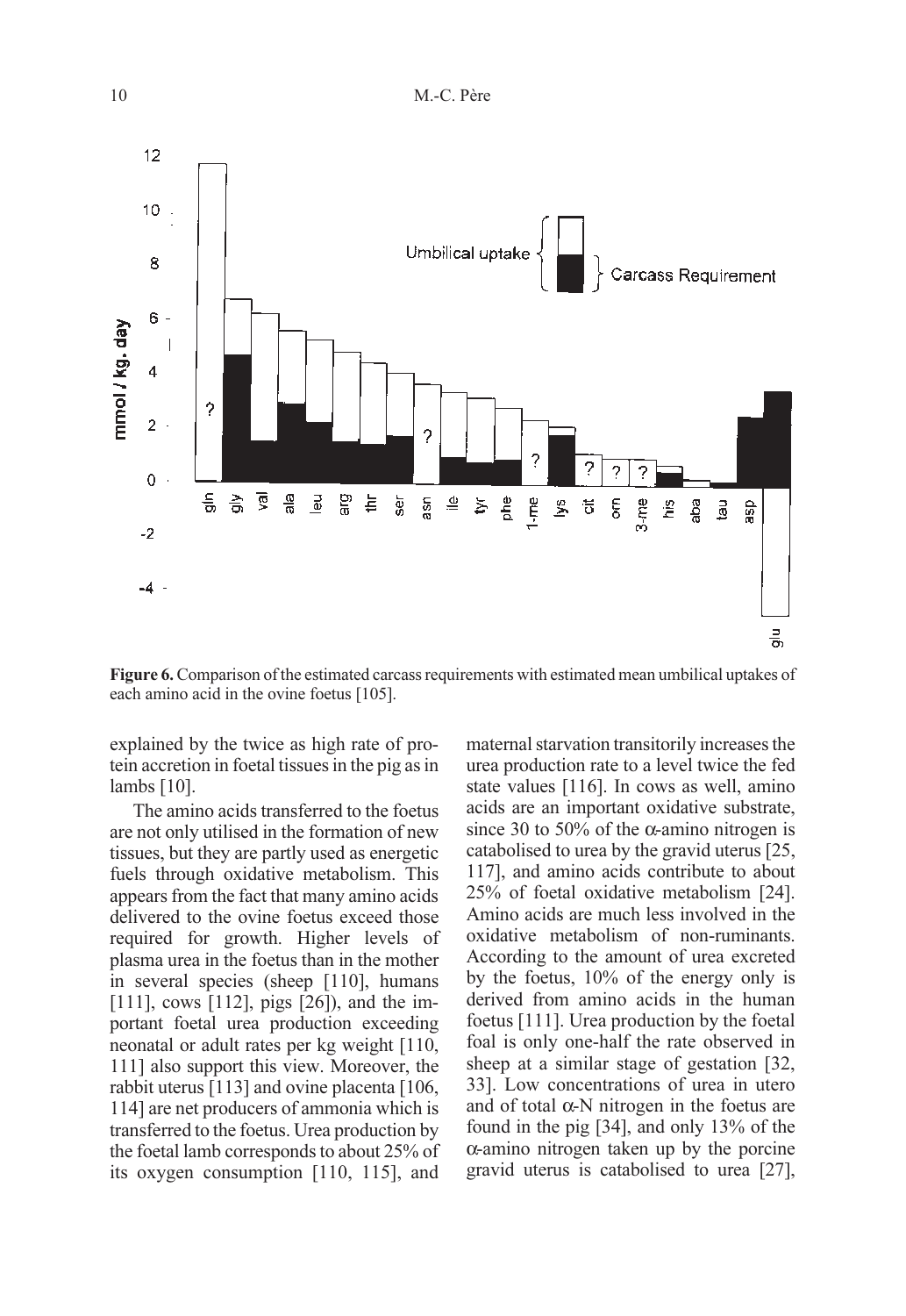### 5. CONCLUSION

This review shows that several features of uterine and foetal metabolism are the same among mammalian species. Glucose is the main energetic substrate of the foetus, followed by lactate. The oxidation of amino acids also significantly contributes to the energy balance of the foetus. Lactate and fructose are produced from glucose by the placenta. The acidic amino acids are synthesised by the foetus, and there is a net flux of glutamate from the foetus to the placenta. There are however important differences between species, mainly linked to the differences in the structure of their placenta and sometimes to particularities of their metabolism. The contribution of lactate and amino acids to the oxidative metabolism of the human foetus is minimal. In humans like in rodents and rabbits, fatty acids and ketone bodies readily cross the placental barrier. Fatty acids are mainly incorporated in the tissue lipids, whereas ketone bodies are an alternate energy source to glucose. Triglycerides are also transferred after hydrolysis across the placenta. Glycerol uptake by foetuses from rats and guinea-pigs has also been demonstrated. In ruminants, the energy requirements of the foetus are met by glucose, lactate and amino acid oxidation, and to a lower extent by acetate. In mares and sows, the contribution of glucose to foetal oxidative metabolism is higher than in ruminants, but that of amino acids is lower. In the pig foetus, oxidation of amino acids in fact seems to be very low, whereas the contribution of lactate is higher than in the other studied mammals. By contrast to the species with an haemochorial placenta, the transfer of fatty acids to the foetuses of ruminants, horses and pigs is very low.

## **REFERENCES**

- [1] Salmon-Legagneur E. Prenatal development in the pig and some other multiparous animals. In: Lodge GA, Lamming GE (Eds), Growth and development of mammals, Butterworths, London, 1968, p 158–191.
- [2] Elliott JI, Lodge GA. Body composition and glycogen reserves in the neonatal pig during the first 96 hours postpartum. Can J Anim Sci 1977, 57: 141–150.
- [3] Père MC, Etienne M. Uterine blood flow in sows: effects of pregnancy stage and litter size. Reprod Nutr Dev 2000, 40: 369–382.
- [4] Johnson LW, Smith CH. Identification of the glucose transport protein of the microvillous membrane of human placenta by photoaffinity labelling. Biochem Biophys Res Commun 1982, 109: 408–413.
- [5] Widdas WF, Transport mechanisms in the foetus. Br Med Bull 1961, 17: 107–111.
- [6] Hay WW, Meznarich HK. Effect of maternal glucose concentration on uteroplacental glucose consumption and transfer in pregnant sheep (42830). Proc Soc Exp Biol Med 1989, 190: 63–69.
- [7] Bell AW, Hay WW, Ehrhardt RA. Placental transport of nutrients and its implications for fetal growth. J Reprod Fertil Suppl 1999, 54:  $401-410$ .
- [8] Illsley NP. Glucose transporters in the human placenta. Placenta 2000, 21: 14–22.
- [9] Xing AY, Challier JC, Lepercq J, Cauzac M, Charron MJ, Girard J, Hauguel-de Mouzon S. Unexpected expression of glucose transporter 4 in villous stromal cells of human placenta. J Clin Endocrinol Metab 1998, 83: 4097–4101.
- [10] Duée PH, Simoes Nunes C, Pégorier JP, Gilbert M, Girard J. Uterine metabolism of the conscious gilt during late pregnancy. Pediatr Res 1987, 22: 587–590.
- [11] Père MC. Maternal and fetal blood levels of glucose, lactate, fructose, and insulin in the conscious pig. J Anim Sci 1995, 73: 2994–2999.
- [12] Randall GCB. Daily changes in the blood of conscious pigs with catheters in foetal and uterine vessels during late gestation. J Physiol 1977, 270: 719–731.
- [13] Père MC. Effects of meal intake on maternofoetal exchanges of glucose in the pig, In: Laplace JP, Février C, Barbeau A (Eds), Digestive physiology in pigs. EAAP Publication No 88, 1997, p 180–184.
- [14] Boyd RD, Morris FH, Meschia E, Makowski L, Battaglia FC. Growth of glucose and oxygen uptakes by fetuses of fed and starved ewes. Am J Physiol 1973, 225: 897–902.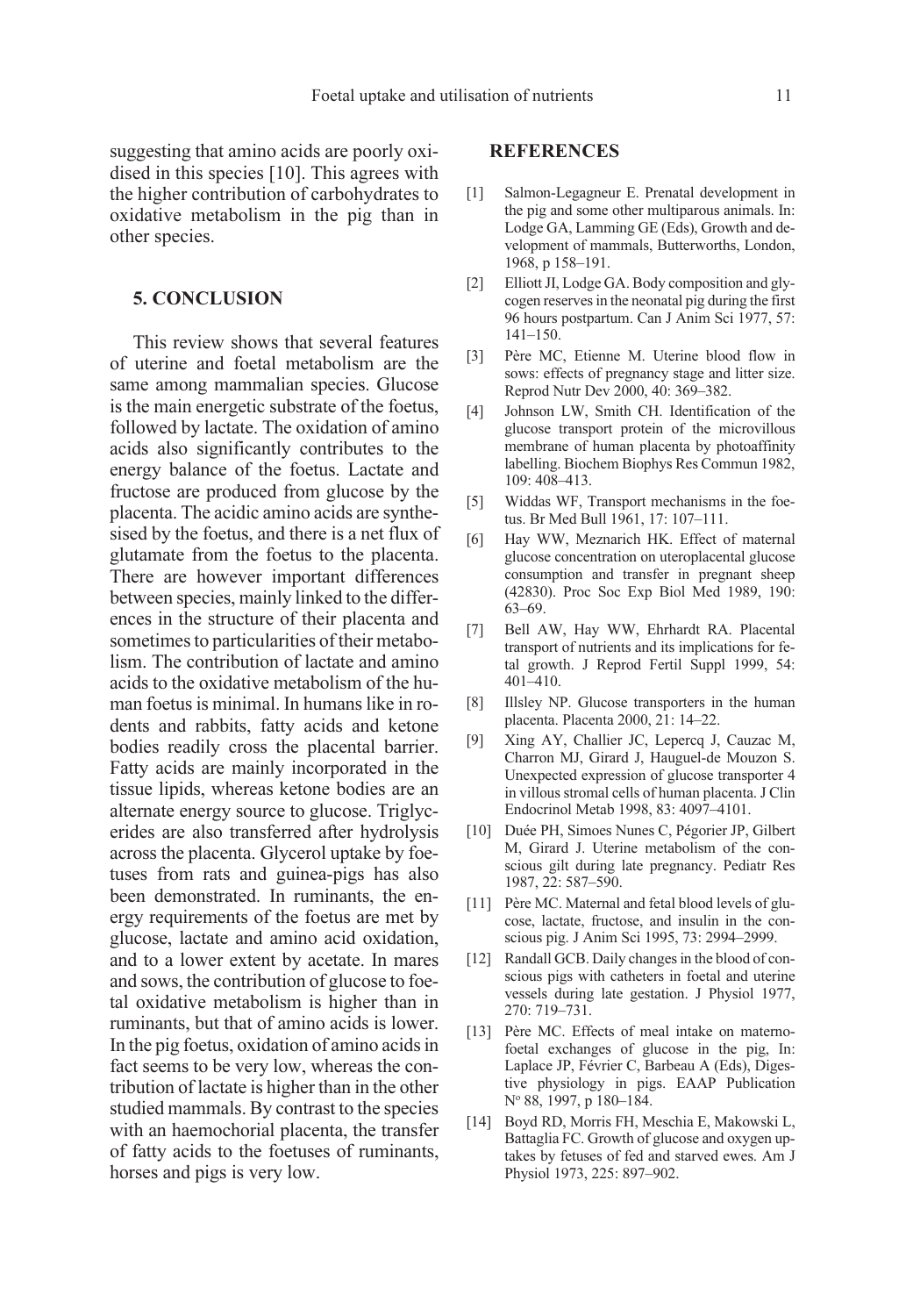- [15] Hay WW, Sparks JW, Wilkening RB, Battaglia FC, Meschia G. Fetal glucose uptake and utilization as functions of maternal glucose concentration. Am J Physiol 1984, 246: E237–E242.
- [16] DiGiacomo JE, Hay WW. Fetal glucose metabolism and oxygen consumption during sustained hypoglycemia. Metabolism 1980, 39: 193–202.
- [17] Battaglia FC, Meschia G. Principal substrates of fetal metabolism. Physiol Rev 1978, 58: 499– 527.
- [18] Bassett JM, Madill D. The influence of maternal nutrition on plasma hormones and metabolites concentrations of fetal lambs. J Endocrinol 1974, 61: 465–477.
- [19] Simmons MA, Battaglia FC, Meschia G. In vivo effect of insulin on fetal glucose utilization and transplacental glucose transport. Pediatr Res 1978, 12: 90–92.
- [20] DiGiacomo JE, Hay WW. Placental-fetal glucose exchange and placental glucose consumption in pregnant sheep. Am J Physiol 1990, 258: E360–E367.
- [21] Battaglia FC, Meschia G. An introduction to fetal physiology. Academic Press Inc., New York, 1986.
- [22] Hay WW, Sparks JW, Wilkening RB, Battaglia FC, Meschia G. Partition of maternal glucose production between conceptus and maternal tissues in sheep. Am J Physiol 1983, 245: E347–E350.
- [23] Meschia G, Battaglia FC, Hay WW, Sparks JW. Utilization of substrates by the ovine placenta in vivo. Fed Proc 1980, 39: 245–249.
- [24] Ferrell CL, Reynolds LP. Uterine and umbilical blood flows and net nutrient uptake by fetuses and uteroplacental tissues of cows gravid with either single or twin fetuses. J Anim Sci 1992, 70: 426–433.
- [25] Ferrell CL, Ford SP, Prior RL, Christenson RK. Blood flow, steroid secretion and nutrient uptake of the gravid bovine uterus and fetus. J Anim Sci 1983, 56: 656–667.
- [26] Reynolds LP, Ford SP, Ferrell CL. Blood flow and steroid and nutrient uptake of the gravid uterus and fetus of sows. J Anim Sci 1985, 61: 968–974.
- [27] Ford SP, Reynolds LP, Ferrell CL. Blood flow, steroid secretion and nutrient uptake of the gravid uterus during the peripartum period in sows. J Anim Sci 1984, 59: 1085–1091.
- [28] James EJ, Raye JR, Gresham EL, Makowski EL, Meschia G, Battaglia FC. Fetal oxygen consumption, carbon dioxide production, and glucose uptake in a chronic sheep preparation. Pediatrics 1972, 40: 361–371.
- [29] Bell AW, Kennaugh JM, Battaglia FC, Makowski EL, Meschia G. Metabolic and

circulatory studies of fetal lamb at mid gestation. Am J Physiol 1986, 250: E538–E544.

- [30] Tsoulos NG, Colwill JR, Battaglia FC, Makowski EL, Meschia G. Comparison of glucose, fructose, and O<sub>2</sub> uptakes by fetuses of fed and starved ewes. Am J Physiol 1971, 221: 234–237.
- [31] Comline RS, Silver M. Some aspects of foetal and utero-placental metabolism in cows with indwelling umbilical uterine vascular catheters. J Physiol 1976, 260: 571–586.
- [32] Silver M, Comline RS. Transfer of gases and metabolites in the equine placenta: a comparison with other species. J Reprod Fertil 1975, 23 (Suppl): 589–594.
- [33] Fowden AL, Silver M. Glucose and oxygen metabolism in the fetal foal during late gestation. Am J Physiol 1995, 269: R1455–R1461.
- [34] Fowden AL, Forhead AJ, Silver M, MacDonald AA. Glucose, lactate and oxygen metabolism in the fetal pig during late gestation. Exp Physiol 1997, 82: 171–182.
- [35] Fowden AL, Silver M. The effect of thyroid hormones on oxygen and glucose metabolism in the sheep fetus during late gestation. J Physiol 1995, 482: 203–213.
- [36] Hay WW, Myers SA, Sparks JW, Wilkening RB, Meschia G, Battaglia FC. Glucose and lactate oxidation rates in the fetal lamb. Proc Soc Exp Biol Med 1983, 173: 553–563.
- [37] Hay WW, Sparks JW, Quissell BJ, Battaglia FC, Meschia G. Simultaneous measurements of umbilical uptake, fetal utilization rate and fetal turnover rate of glucose. Am J Physiol 1981, 240: E662–E668.
- [38] DiGiacomo JE, Hay WW. Regulation of placenta glucose transfer and consumption by fetal glucose production. Pediatr Res 1989, 25: 429–434.
- [39] Hodgson JC, Mellor DJ, Field AC. Foetal and maternal rates of glucose production and utilization in chronically catheterized ditocous ewes. Biochem J 1981, 196: 179–186.
- [40] Townsend SF, Rudolph CD, Rudolph AM. Cortisol induces perinatal hepatic gluconeogenesis in the lamb. J Dev Physiol 1991, 16: 71–79.
- [41] Levitsky LL, Paton JB, Fisher DE. Gluconeogenesis from lactate in the chronically catheterized baboon fetus. Biol Neonate 1986, 50: 97–106.
- [42] Gilbert M. Origin and metabolic fate of glycerol in the rat and rabbit fetus. Pediatr Res 1977, 11: 95–99.
- [43] Fowden AL, Mijovic J, Ousey JC, McGladdery A, Silver M. The development of gluconeogenic enzymes in the liver and kidney of fetal and newborn foals. J Dev Physiol 1992, 18: 137–142.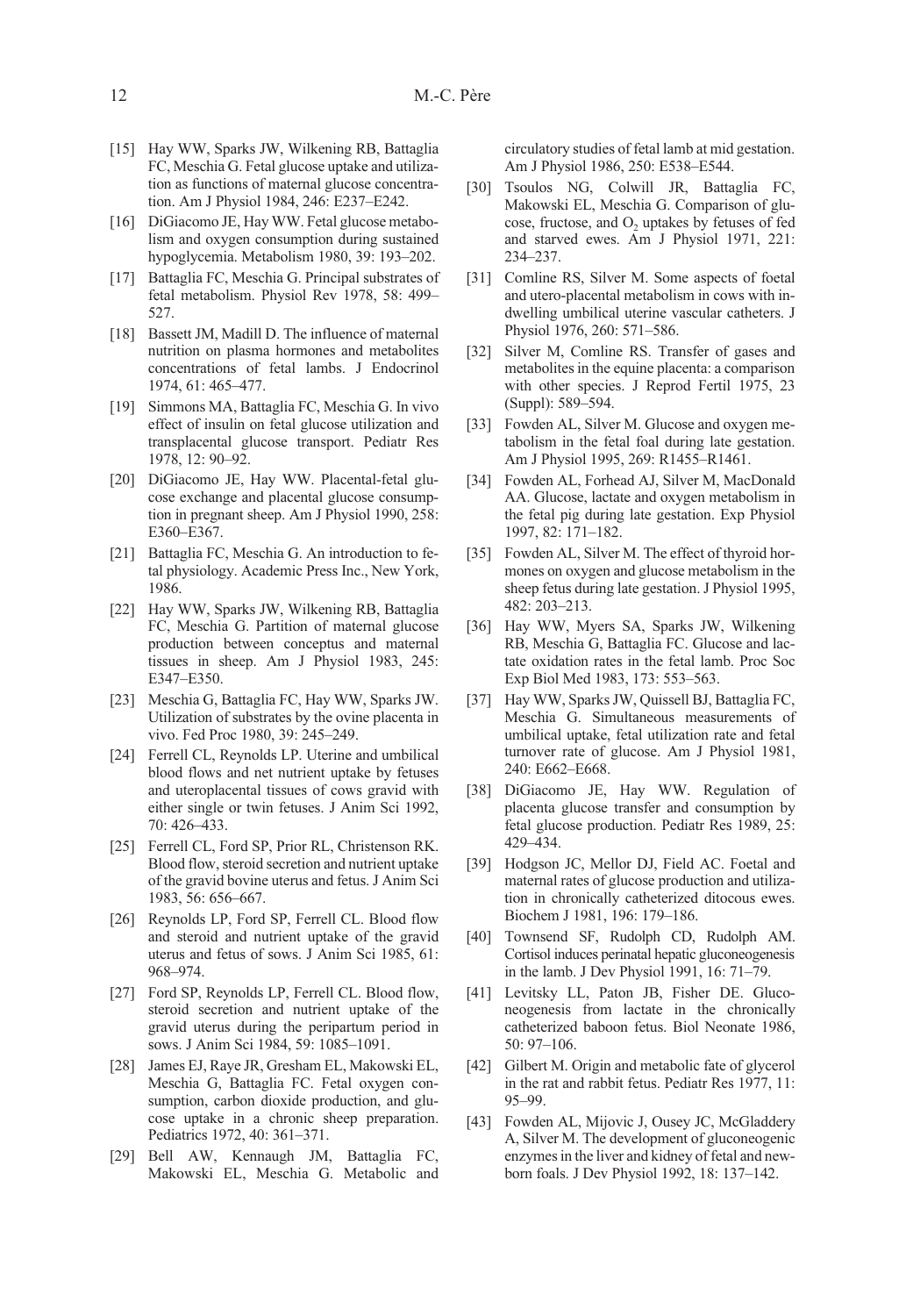- [44] Fowden AL, Apatu RS, Silver M. The glucogenic capacity of the fetal pig: developmental regulation by cortisol. Exp Physiol 1995, 80: 457–467.
- [45] Leturque A, Haughel S, Ferré P, Girard J. Glucose metabolism in pregnancy. Biol Neonate 1987, 51: 64–69.
- [46] Simoes-Nunes C, Duée PH, Pégorier JP, Rérat A. Effect of feed intake level in late gestation on arterial blood concentrations of energy substrates, insulin and glucagon in the chronically catheterized gilt. Reprod Nutr Dev 1987, 27: 77–87.
- [47] Père MC, Etienne M, Dourmad JY. Adaptations of glucose metabolism in multiparous sows: Effects of pregnancy and feeding level. J Anim Sci 2000, 78: 2933–2941.
- [48] Leturque A, Ferré P, Burnol AF, Kandé J, Maulard P, Girard J. Glucose utilization rates and insulin sensitivity in vivo in tissues of virgin and pregnant rats. Diabetes 1986, 35: 172–177.
- [49] Leturque A, Burnol AF, Ferré P, Girard J. Pregnancy-induced insulin resistance in the rat: Assessment by glucose clamp technique. Am J Physiol 1984, 246: E25–E31.
- [50] Hauguel S, Gilbert M, Girard J. Pregnancy induced insulin resistance in liver and skeletal muscles of the conscious rabbit. Am J Physiol 1987, 252: E165–E169.
- [51] Ezekwe MO, Martin RJ. Influence of maternal alloxan diabetes or insulin injections on fetal glycogen reserves, muscle and liver development of pigs (Sus domesticus). J Anim Sci 1978, 47: 1121–1127.
- [52] Ezekwe MO, Martin RJ. The effect of maternal alloxan diabetes on body composition, liver enzymes and metabolism and serum metabolites and hormones of fetal pigs. Horm Metab Res 1980, 12: 136–139.
- [53] Hausman GJ, Kasser TR, Martin RJ. The effect of maternal diabetes and fasting on fetal adipose tissue histochemistry in the pig. J Anim Sci 1982, 55: 1343–1350.
- [54] Kasser TR, Martin RJ, Allen CE. Effect of gestational alloxan diabetes and fasting on fetal lipogenesis and lipid deposition in pigs. Biol Neonate 1981, 40: 105–112.
- [55] Ezekwe MO, Ezekwe EI, Sen DK, Ogolla F. Effects of maternal streptozotocin diabetes on fetal growth, energy reserves and body composition of newborn pigs. J Anim Sci 1984, 59: 974–980.
- [56] Kasser TR, Gahagan JH, Martin RJ. Fetal hormones and neonatal survival in response to altered maternal serum glucose and free fatty acid concentrations in pigs. J Anim Sci 1982, 55: 1351–1359.
- [57] Burd LI, Jones MD, Simmons MA, Makowski EL, Meschia G, Battaglia FC. Placental

production and foetal utilisation of lactate and pyruvate. Nature 1975, 254: 710–711.

- [58] Char VC, Creasy RK. Lactate and pyruvate as fetal metabolic substrates. Pediatr Res 1976, 10: 231–234.
- [59] Christenson RK, Prior RL. Uterine blood flow and nutrient uptake during late gestation in ewes with different number of fetuses. J Anim Sci 1978, 46: 189–200.
- [60] Sparks JW, Hay WW, Bonds D, Meschia G, Battaglia FC. Simultaneous measurements of lactate turnover and umbilical lactate uptake in the fetal lamb. J Clin Invest 1982, 70: 179–192.
- [61] Père MC. Effects of meal intake on maternofoetal exchanges of energetic substrates in the pig. Reprod Nutr Dev 2001, 41: 285–296.
- [62] Susa JB. Methodology for the study of metabolism: animal modes. In: Cowett RM (Ed), Principles of perinatal-neonatal metabolism, Springer-Verlag, New-York, 1991, p 48–60.
- [63] Randall GCB, L'Ecuyer CL. Tissue glycogen and blood glucose and fructose levels in the pig fetus during the second half of gestation. Biol Neonate 1976, 28: 74–82.
- [64] Silver M, Comline RS. Fetal and placental  $O<sub>2</sub>$ consumption and the uptake of different metabolites in the ruminant and horse during late gestation. In: Grote J, Reneau D, Thews G (Eds). Advances in experimental medicine and biology, Oxygen transport to tissue II, Plenum Press, New York, 1976, p 731–736.
- [65] White CE, Piper EL, Noland PR, Daniels LB. Fructose utilization for nucleic acid synthesis in the fetal pig. J Anim Sci 1982, 55: 73–76.
- [66] Ballard FJ, Oliver IT. Carbohydrate metabolism in liver from fetal and neonatal sheep. Biochem J 1965, 95: 191–200.
- [67] Meznarich HK, Hay WW, Sparks JW, Meschia G, Battaglia FC. Fructose disposal and oxidation rates in the ovine fetus. Q J Exp Physiol 1987, 72: 617–625.
- [68] Crawford MA, Williams G, Hassam AG. Essential fatty acids and fetal brain growth. Lancet 1976, 1: 452–453.
- [69] Elphick MC, Hull D, Broughton Pipkin F. The transfer of fatty acids across the sheep placenta. J Dev Physiol 1979, 1: 31–45.
- [70] Pethick DW, Lindsay DB, Parker PJ, Northrop AJ. The metabolism of circulating non-esterified fatty acids by the whole animal, hind-limb muscle and uterus of pregnant ewes. Br J Nutr 1983, 49: 129–143.
- [71] Leat WMF, Harrison F. Transfer of long-chain fatty acids to the fetal and neonatal lamb. J Dev Physiol 1980, 2: 257–274.
- [72] Van Duyne CM, Parker HR, Havel RJ, Holm LM. Free fatty acid metabolism in fetal and newborn sheep. Am J Physiol 1960, 199: 987–990.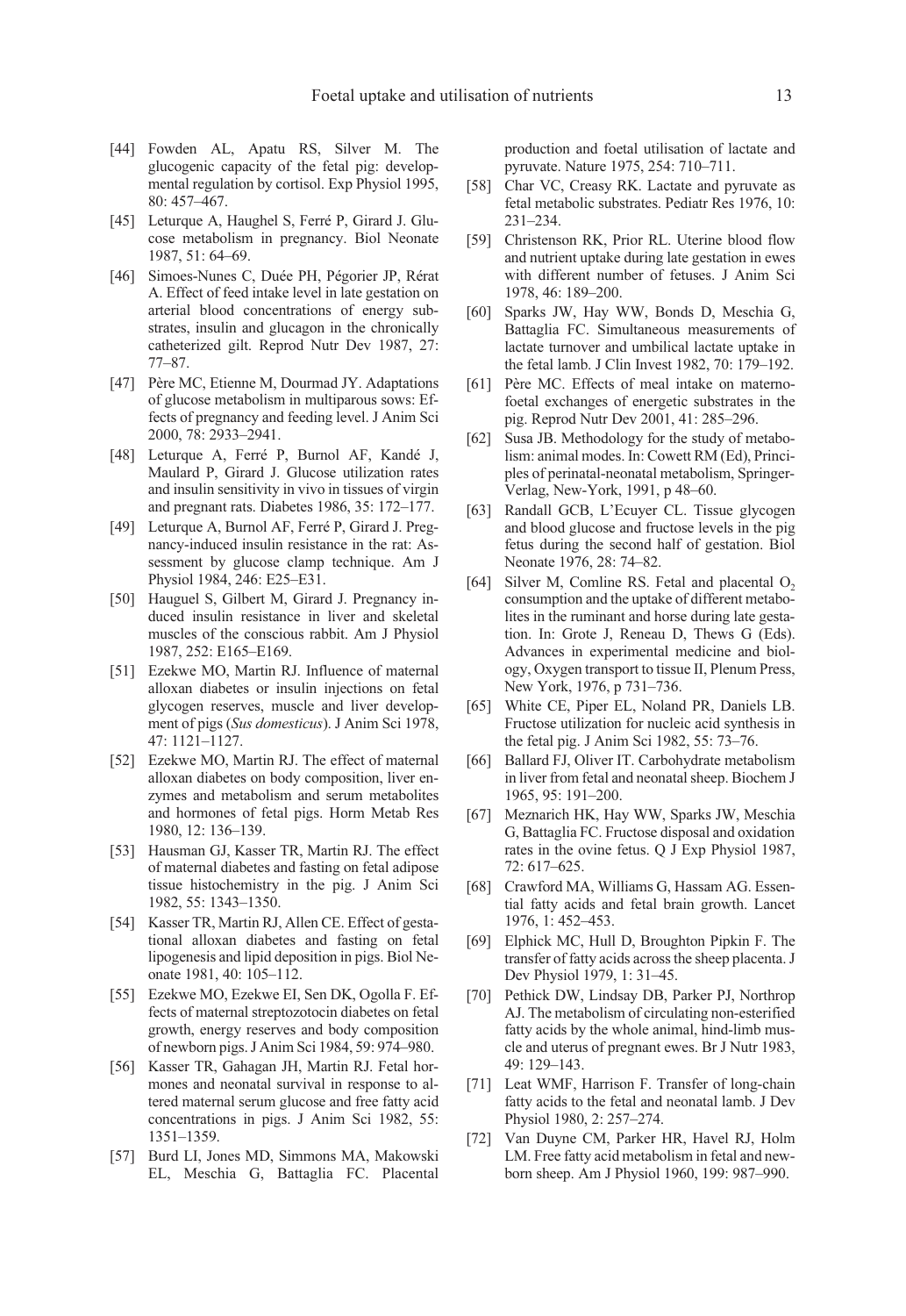- [73] Elphick MC, Flecknell P, Hull D, Mc Fayden IR. Plasma free fatty acid umbilical venous-arterial concentration differences and placental transfer of  $[$ <sup>14</sup>C] palmitic acid in pigs. J Dev Physiol 1980, 2: 347–356.
- [74] Thulin AJ, Allee GL, Harmon DL, Davis DL. Utero-placental transfer of octanoic, palmitic and linoleic acids during late gestation in gilts. J Anim Sci 1989, 67: 738–745.
- [75] Martin RJ, Hausman GJ. Placental development and fatty acid metabolism in pigs fed ad libitum or restricted during gestation. Proc Soc Exp Biol Med 1981, 166: 472–478.
- [76] Ramsay TG, Kasser TR, Hausman GJ, Martin RJ. Metabolic development of the porcine placenta in response to alterations in maternal or fetal homeostasis. In: Tumbleson EM (Ed) Swine in biochemical research Vol. 2, Plenum Press, New York, 1986, p 1325–1337.
- [77] Ruwe PJ, Wolverton CK, White ME, Ramsay TG. Effect of maternal fasting on fetal and placental lipid metabolism in swine. J Anim Sci 1991, 69: 1935–1944.
- [78] Seerley RW, Pace TA, Foley CW, Scarth RD. Effect of energy intake prior to parturition on milk lipids and survival rate, thermostability and carcass composition of piglets. J Anim Sci 1974, 38: 64–70.
- [79] Gerfault V, Mourot J, Etienne M, Mounier A. Influence de la nature des lipides dans le régime de gestation de la truie sur ses performances et la composition des porcelets à la naissance. J Rech Porcine en France 1999, 31: 191–197.
- [80] Char VC, Creasy RK. Acetate as a metabolic substrate in the fetal lamb. Am J Physiol 1976, 230: 357–361.
- [81] Edson JL, Hudson DG, Hull D. Evidence for increased fatty acid transfer across the placenta during a maternal fast in rabbits. Biol Neonate 1975, 27: 50–55.
- [82] Elphick MC, Hudson DG, Hull D. Transfer of fatty acids across the rabbit placenta. J Physiol 1975, 252: 29–42.
- [83] Gilbert M, Hauguel S, Bouisset M. Uterine blood flow and substrate uptake in conscious rabbit during late gestation. Am J Physiol 1984, 247: E574–E580.
- [84] Stephenson TJ, Stammers JP, Hull D. Effects of altering umbilical flow and umbilical free fatty acid concentration on transfer of free fatty acids across the rabbit placenta. J Dev Physiol 1991, 15: 221–227.
- [85] Thomas CR, Lowy C. The clearance and placental transfer of free fatty acids and triglycerides in the pregnant guinea-pig. J Dev Physiol 1982, 4: 163–173.
- [86] Thomas CR, Lowy C. Placental transfer of free fatty acids: factors affecting transport across the

guinea-pig placenta. J Dev Physiol 1983, 5: 323–332.

- [87] Hummel L, Schirrmeister W, Wagner H. Quantitative evaluation of the maternal-fetal transfer of free fatty acids in the rat. Biol Neonate 1975, 26: 263–267.
- [88] Koren L, Shafrir E. Placental transfer of free fatty acids in pregnant rats. Proc Soc Exp Biol Med 1964, 116: 411–414.
- [89] Shafrir E, Khassis S. Maternal-fetal fat transport versus new fat synthesis in the pregnant diabetic rat. Diabetologia 1982, 22: 111–117.
- [90] Portman OW, Behrman RE, Soltys P. Transfer of free fatty acids across the primate placenta. Am J Physiol 1969, 216: 143–147.
- [91] Dancis J, Janses V, Levitz M. Transfer across perfused human placenta. IV Effect of protein binding in free fatty acids. Pediatr Res 1976, 10: 5–10.
- [92] Sabata V, Wolf H, Lausmann S. The role of free fatty acids, glycerol, ketone bodies and glucose in the energy metabolism of the mother and fetus during delivery. Biol Neonate 1968, 13: 7–17.
- [93] Szabo AJ, Grimaldi RD, Jung WF. Palmitate transport across perfused human placenta. Metabolism 1969, 18: 406–415.
- [94] Girard J, Pintado E, Ferré P. Fuel metabolism in the mammalian fetus. Ann Biol Anim Biochim Biophys 1979, 19: 181–197.
- [95] Thomas CR, Lowy C. The interrelationships between circulating maternal esterified and non-esterified fatty acids in pregnant guinea-pigs, and their relative contributions to the fetal circulation. J Dev Physiol 1987, 9: 203–214.
- [96] Shafrir E, Barash V. Placental function in maternal-fetal fat transport in diabetes. Biol Neonate 1987, 51: 102–112.
- [97] Elphick MC, Hull D. Rabbit placental clearing-factor lipase and transfer to the foetus of fatty acids derived from triglycerides injected into the mother. J Physiol 1977, 273: 475–487.
- [98] Mallov S, Alousi AA. Lipoprotein lipase activity of rat and human placenta. Proc Soc Exp Biol Med 1965, 119: 301–306.
- [99] Young M, Hill PMM. Free amino acid transfer across the placental membrane, In: Comline KS, Cross KW, Dawes GS, Nathanielsz PW (Eds), Foetal and neonatal physiology, Barcroft centenary symposium, Cambridge University Press, London, 1973, p 329–338.
- [100] Silver M, Fowden AL, Taylor PM, Knox J, Hill CM. Blood amino acids in the pregnant mare and fetus: the effects of maternal fasting and intrafetal insulin. Exp Physiol 1994, 79: 423–433.
- [101] Schneider H, Möhlen KH, Dancis J. Transfer of amino acids across in vitro perfused human placenta. Pediatr Res 1979, 13: 236–240.